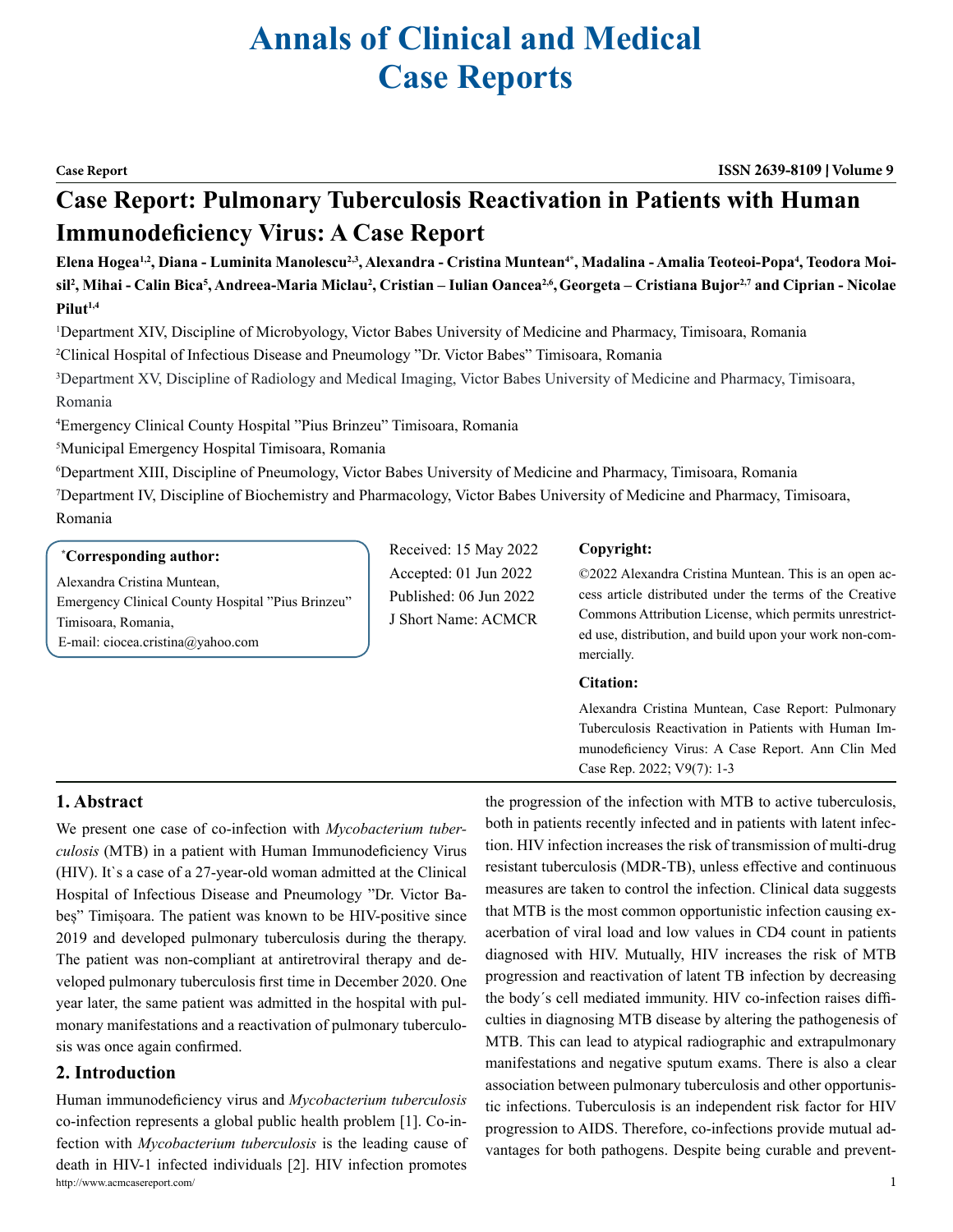able, tuberculosis is the leading cause of HIV-associated mortality. The risk of developing tuberculosis is 30 times higher among people living with HIV than among people who do not have HIV infection [3]. The first step to prevent this co-infection is to ensure that people living with HIV are tested for *Mycobacterium tuberculosis* infection. If found with *Mycobacterium tuberculosis,* further tests are needed to rule out tuberculosis disease. The next step is to start treatment for latent tuberculosis infection or tuberculosis disease based on tests results [4].

#### **3. Case Report**

We present the case of a 27-year-old female from the urban environment, first diagnosed with HIV infection in September 2019. She tested positive for MTB infection in December 2020 and developed relapse in December 2021. In December 2020, she presented with fever (38.5°C), headache, productive cough and fatigue. Stetacoustically, she presents bilateral basal subcrepitant crackels. Emergency department performed a CT scan of the thorax which showed dense left perihilar condensation process, microcalcifications and a cavitary image of 6 mm. The conclusion of the CT scan was secondary cavitary-caseous pulmonary tuberculosis of the superior left lobe. Blood cell count presented normal white blood cells  $(6.4 \times 10^3/\mu L)$ , low hemoglobin  $(11.3 \text{ g/d}L)$  and hematocrit levels (34.3 %), thrombocytosis (447.000/µL) and lymphopenia  $(360/\mu L)$ . The C-reactive protein level was markedly elevated (118.41 mg/L). Hepatic and renal function were normal. She also tested positive for syphilis infection (192.6 IOC) and urinalysis tested positive for *Escherichia coli* (>100.000 CFU/mL). CD4 cell count showed a value of 6 cells/mm3 and a viral load of 603.000 copies/mL. The microscopic exam tested positive for *Mycobacterium tuberculosis*. MTB DNA was detected using PCR (GeneXpert MTB/ RIF assay) without Rifampicin resistance. Both MGIT and Löwenstein-Jensen cultures tested positive. During the hospitalization, the patient received antitubercular therapy with Isoniazid, Rifampicin, Pyrazinamide and Ethambutol. She continued the antiretroviral therapy with Emtricitabine/Tenofovir and Isentress and after she was stabilized she was discharged with a follow-up appointment. Being uncompliant to the treatment the patient developed one year later in December 2021 a relapse and was again admitted in the hospital. She presented with fever, productive cough, posterior thorax pain, fatigue, loss of appetite and muscle pains. The CT scan of the thorax showed modifications compatible with diagnosis of caseous-cavitary secondary pulmonary tuberculosis of the left superior lobe and ulcerated infiltrative of the right superior lobe and right medium lobe. Blood cell count showed low red blood cells  $(3.31x10^6/\mu L)$ , low hemoglobin  $(10.1 \text{ g}/dL)$  and hematocrit levels (28.6 %) and normal platelets and white blood cell count ranges. Lactat dehydrogenase and C-reactive protein levels were 319 U/L, above reference limits (135-214 U/L) and 203.08 mg/L respectively. AST, ALT and creatinine levels were in normal ranges. Like in the previous presentation, she tested

positive for MTB in the microscopic exam and GeneXpert MTB/ RIF assay without Rifampicin resistance and cultures on Löwenstein-Jensen and MGIT both came out positive. She recived antitubercular medication with Isoniazid, Rifampicin, Pyrazinamide and Ethambutol and the antiviral therapy with Emtricitabine/Tenofovir and Isentress and was transferred at the local Pneumology Hospital with recomandation of follow-up after discharge.

#### **4. Discussion**

HIV-MTB co-infection is prevalent worldwide - especially in low-income and developing countries - and its clinical consequences are well known. Tuberculosis is the most common opportunistic disease and tends to be lethal in HIV-positive patients. HIV-positive patients with MTB latent infection have a higher risk of reactivation and developing severe forms of the disease. Diseminated disease and extrapulmonary forms occur more frequently in HIV, especially in patients with high viral load and low values at T-CD4 cell count [5]. Clinical studies have shown that tuberculosis is likely to be undiagnosed in HIV-positive patients; this error may occur due to non-specific symptoms. A suspicion of tuberculosis should be considered in HIV infected patients with pneumonic manifestations; delayed initiation of anti-tubercular therapy, may lead to disease progression, decreased survival rates and higher mortality rate, especially in patients with advanced immunosuppression [6,7]. The diagnosis of tuberculosis is confirmed by a combination of factors, such as clinical and radiological features, microscopic exam, cultures and GeneXpert MTB/RIF assay [8]. GeneXPERT MTB/RIF assay is considerably more effective at detecting TB than sputum microscopy with no significant difference in performance by sex or HIV status [9]. This case report describes a known HIV-positive patient who presented with signs and symptoms of active tuberculosis, such as fever, productive cough and fatigue. The CT scan of the thorax showed cavitary-caseous pulmonary tuberculosis of the superior left lobe. The patient had a history of irregular antiretroviral treatment, detectable high viral loads (603.000 copies/ml) and low T-CD4 lymphocytes count (6 cells/mm3 ). MTB DNA was detected using PCR (GeneXpert MTB/ RIF assay) without Rifampicin resistance.

Challenges in the co-management of HIV and MTB include additive drug toxicities, potential medication interactions and complications, including IRIS or multi-drug resistant TB (MDR-TB) [10]. IRIS (Immune reconstitution inflammatory syndrome) may evolve in HIV and MTB co-infected subjects who receive treatment with both anti-tubercular medication and antiretroviral drugs [11]. Risk factors for IRIS include low CD4 count (values lower than 50 cells/mm<sup>3</sup>), severity of tuberculosis disease and less than 30-day interval between initiation of TB and HIV therapy. Inadequate initial treatment may increase the possibility of progressing to MDR-TB, even if the prevalence is low. MDR-TB remains a preoccupation not only because of its longer duration and difficult